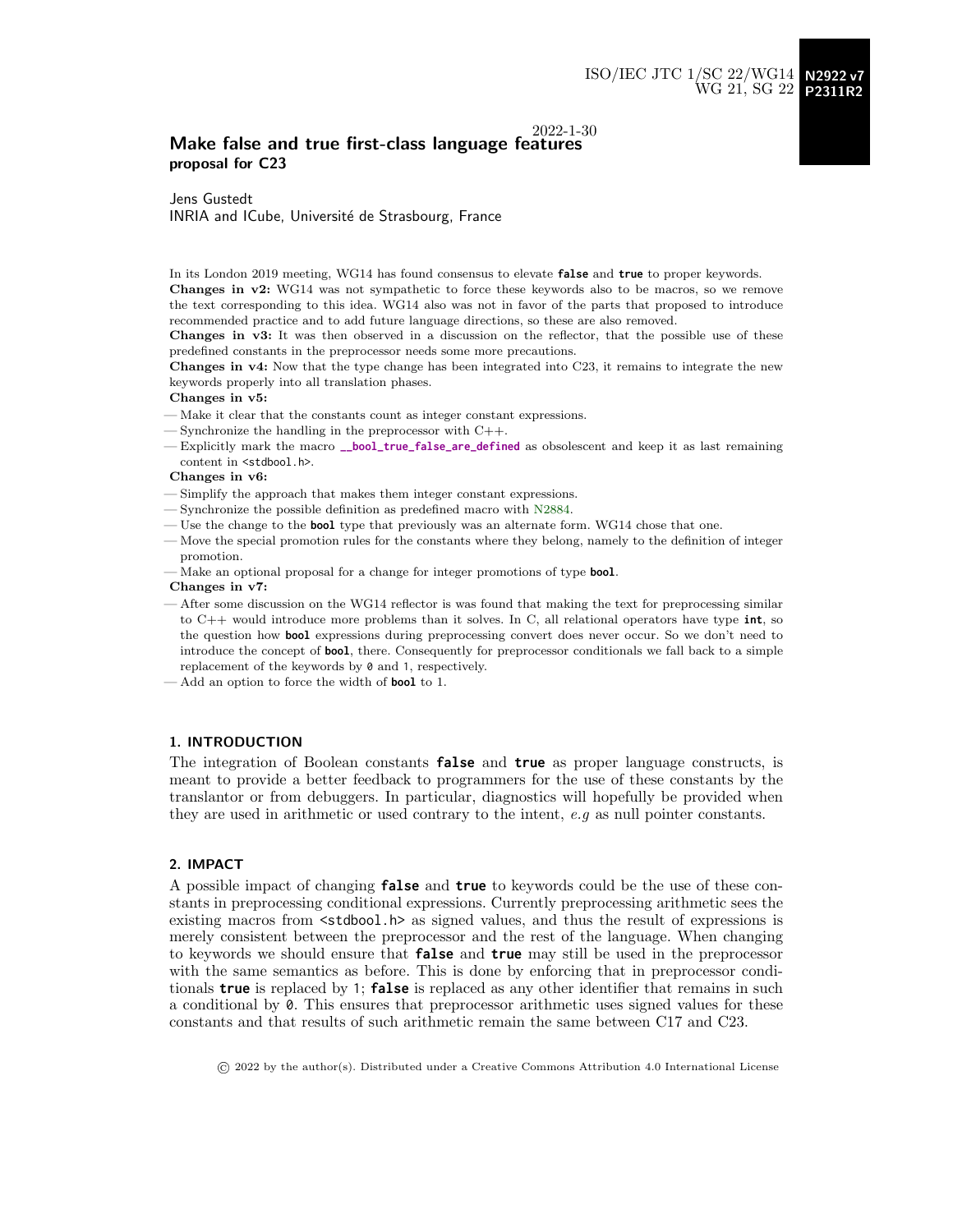## 3. REFERENCE IMPLEMENTATION

To add minimal support for the proposed changes, an implementation that does not yet want to implement **false** and **true** as full-featured keywords would have to add definitions that are equivalent to the following lines to their startup code:

| #define false | $( (bool) + 0)$ |  |
|---------------|-----------------|--|
| #define true  | $((bool) + 1)$  |  |

Notice that these do not use the literals 0U or 1U because with that arithmetic with these constants in the preprocessor would be performed as unsigned integers. This would have the consequence that something like -**true** would result to **UINTMAX\_MAX** in the preprocessor and -1 otherwise.

#### 4. CHANGES

We assume that the non-optional part of [N2884](http://www.open-std.org/jtc1/sc22/wg14/www/docs/n2884.pdf) has been integrated into C23, otherwise the present paper is obsolete. Predefined constants need a little bit more effort for the integration, than the other keywords in [N2884,](http://www.open-std.org/jtc1/sc22/wg14/www/docs/n2884.pdf) because up to now C did not have named constants on the level of the language.

#### 4.1. Syntax

We propose to integrate these constants by means of a new syntax term predefined constant. The text itself is then integrated as a specific clause.

Change 1. Add **false** and **true** into the alphabetic order of 6.4.1.

CHANGE 2. Add a new syntax item predefined-constants to the end of 6.4.4 p1, Constants.

Change 3. Add a new clause 6.4.4.5 as follows.

# ✿✿✿✿✿✿✿✿✿✿✿✿✿✿✿✿✿✿✿✿✿✿✿✿✿✿✿✿ 6.4.4.5 Predefined constants

# Syntax

1 predefined-constant: ✿✿✿✿✿✿✿✿✿✿✿✿✿✿✿✿✿✿✿✿✿ **false** ✿✿✿✿✿✿✿✿✿✿✿✿✿✿✿✿✿✿✿✿ **true**

# **Description**

2. Some keywords represent constants of a specific value and type.

3 The keywords **false** and **true** are constants of type **bool** with value 0 for **false** and 1 for **true**.

 ${\tt FQOTNOTE}$  The constants **false** and **true** promote to type **int**, see 6.3.1.1. When used for arithmetic in translation phase 4, they are signed values and the result of such arithmetic is consistent with results of later translation phases.]

Up to C17 **false** and **true** promoted to **int** values 0 and 1, respectively. Keep the status quo.

CHANGE 4. In  $6.3.1.1$  p2 change the following sentence:

If an **int** can represent all values of the original type (as restricted by the width, for a bit-field) <u>or</u> if the operand is one of the constants **false** or **true**, the value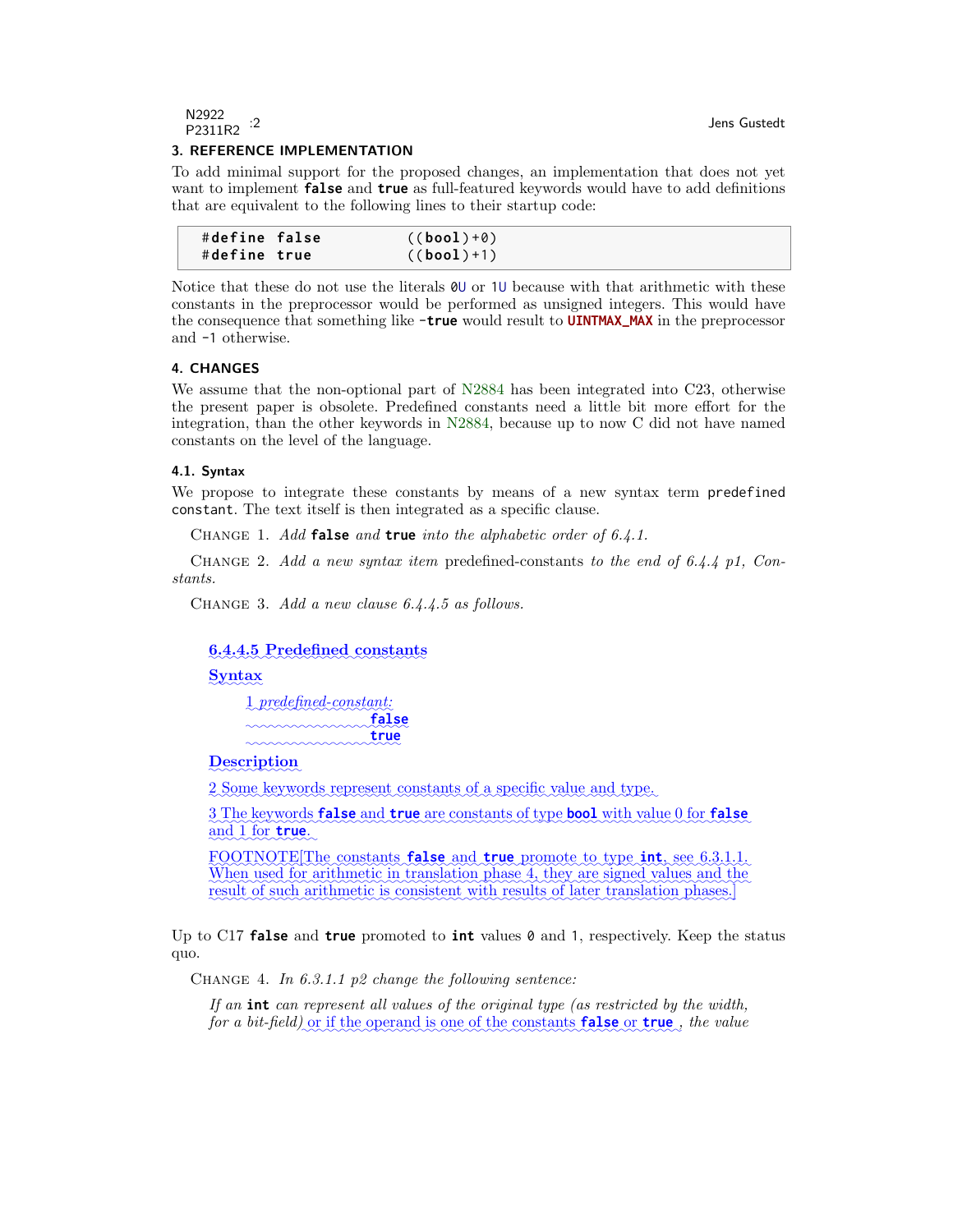# Make false and true first-class language features New York 19922

# P2311R2 :3

is converted to an **int**; otherwise, it is converted to an **unsigned int**. These are called the integer promotions.<sup>62)</sup>

Also, the predefined constants should be constants of the right kind.

Change 5. Add to 6.6 p6:

6 An integer constant expression<sup>127)</sup> shall have integer type and shall only have operands that are integer constants, enumeration constants, character constants, **alignof** expressions, and floating constants that are the immediate operands of predefined constants, sizeof expressions whose results are integer constants, casts. Cast operators in an integer constant expression shall only convert arithmetic types to integer types, except as part of an operand to the **sizeof** or **alignof** operator.

Change 6. Add to 6.6 p8:

8 An arithmetic constant expression shall have arithmetic type and shall only have operands that are integer constants, floating constants, enumeration constants, character constants, predefined constants, sizeof expressions whose results are integer constants, and **alignof** expressions. Cast operators in an arithmetic constant expression shall only convert arithmetic types to arithmetic types, except as part of an operand to a **sizeof** or **alignof** operator.

#### 4.2. Interaction with legacy code

There is still some code in the field that redefines these keywords. When compiler versions for C23 come out, it would be important that there is no silent redefinition of types or values depending on which headers are included and in which order.

CHANGE 7. Add the following to 6.10.8 p2:

None of these macro names, nor the identifiers **defined** or \_\_has\_c\_attribute, shall be the subject of a **#define** or a **#undef** preprocessing directive. Any other predefined macro names shall begin with a leading underscore followed by an uppercase letter or a second underscore or shall be any of the identifiers **alignas**,  $\alpha$ **alignof, bool, false, or static\_assert**, or **true** 

# 4.3. The **bool** type

Definitions of the **bool** type should now directly refer to the constants and make no fuzz about zero or non-zero values anymore.

CHANGE 8. In 6.2.5 (Types) make the following change to  $p2$ :

An object declared as type **bool** is large enough to store the values  $\theta$ **false** and 1✿✿✿✿ **true**.

The current state of conversion to the type **bool** makes several implicit references back and forth between conversions and the equality operator.<sup>[1](#page-2-0)</sup> The changes proposed here, give an opportunity to improve that situation and WG14 has seen this favorably.

<span id="page-2-0"></span><sup>&</sup>lt;sup>1</sup>The process of converting a **long** to **bool** is e.g as follows:  $1L \implies (1L == 0) \implies (1L == 0L) \implies$  **false**.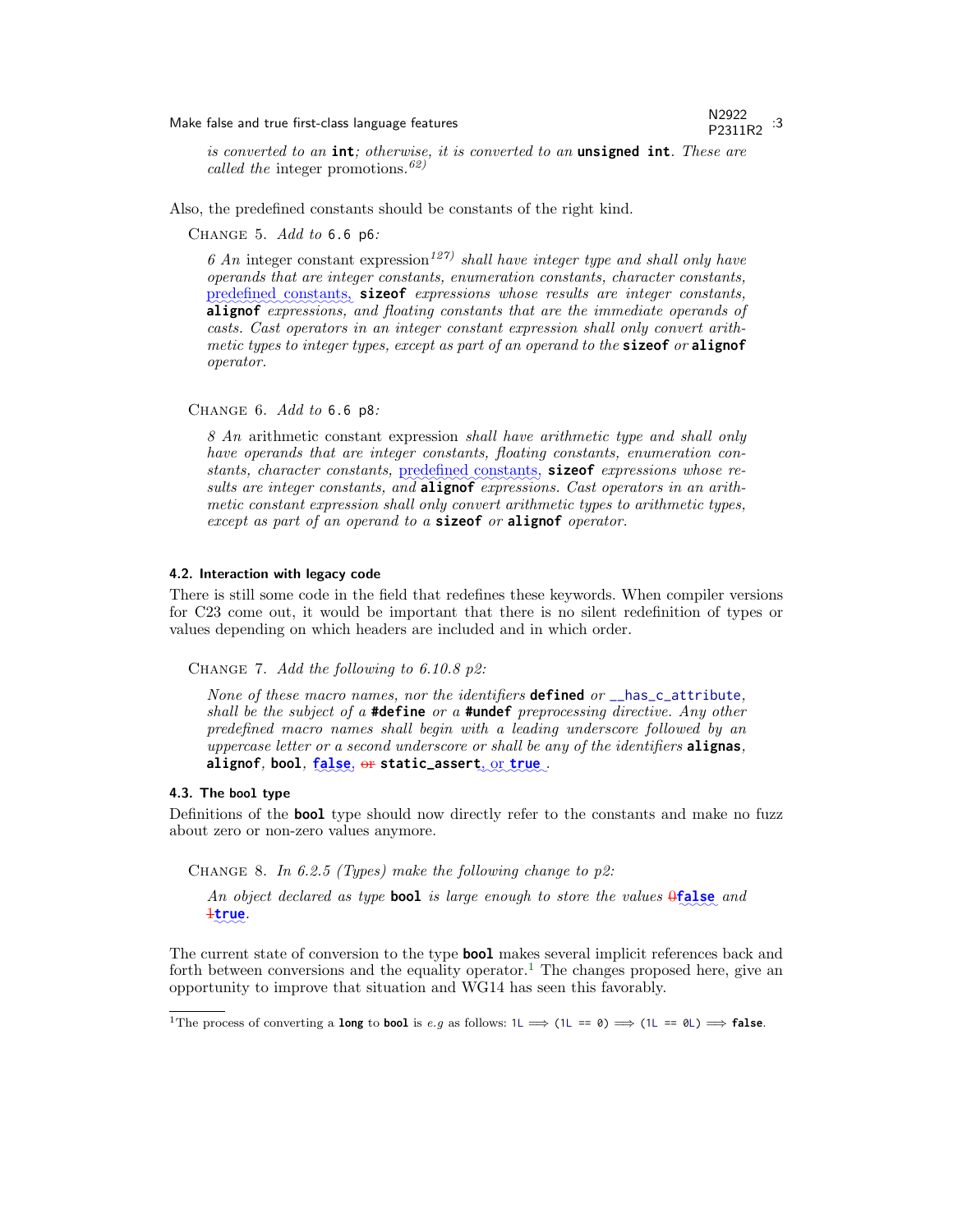N2922  $P2311R2$  :4 Jens Gustedt

CHANGE 9. In 6.3.1.2 (Boolean type) make the following change to p1 and remove the corresponding footnote:

When any scalar value is converted to **bool**, the result is  $\theta$ **false** if the value compares equal to  $\theta$  as a zero (for arithmetic types) or null (for pointer  $\tt types$ );<del>(FNT)</del> otherwise, the result is  $\frac{1}{2}$ true.

#### 4.4. Preprocessing

The token **true** needs a specific exception during preprocessing, such that constructs such as the following do not have surprising results.

#**if true** ... # **endif**

In contrast to that, **false** needs no special treatment, since identifiers that remain in preprocessor conditionals after macro replacement are replaced with 0, anyhow. But to make that behavior clear, we add **false** as an example for those identifiers that produce 0.

CHANGE 10. In 6.10.1 p7, amend the following partial phrase:

... all remaining identifiers other than **true** (including those lexically identical to keywords such as **false**) are replaced with the pp-number 0, **true** is replaced with the pp-number  $1, \ldots$ 

Because transitionally these new keywords might still have predefined macro definitions, we also add them to the list for which the spelling after preprocessing is unspecified.

CHANGE 11. In 6.4.1 p2' (as of  $N2884$ ) make the following changes:

The spelling of these keywords, and their alternate forms, and of **false** and **true** inside expressions that are subject to the **#** and **##** preprocessing operators is unspecified.

#### 4.5. Changes to library clauses

#### Clause 7.18 **<stdbool.h>**

This header now holds no reasonable contents and should be removed after a time of adjustment.

Change 12. Replace the content of clause 7.18 by

The obsolescent header stdbool.h> provides the obsolescent macro **\_\_bool\_true\_false\_are\_defined** which expands to the integer constant 1.

Also update the corresponding entry for future library directions:

Change 13. Replace the content of clause 7.31.12 by

The header stdbool.h> and the macro<sub>cos</sub> bool\_true\_false\_are\_defined are obsolescent features.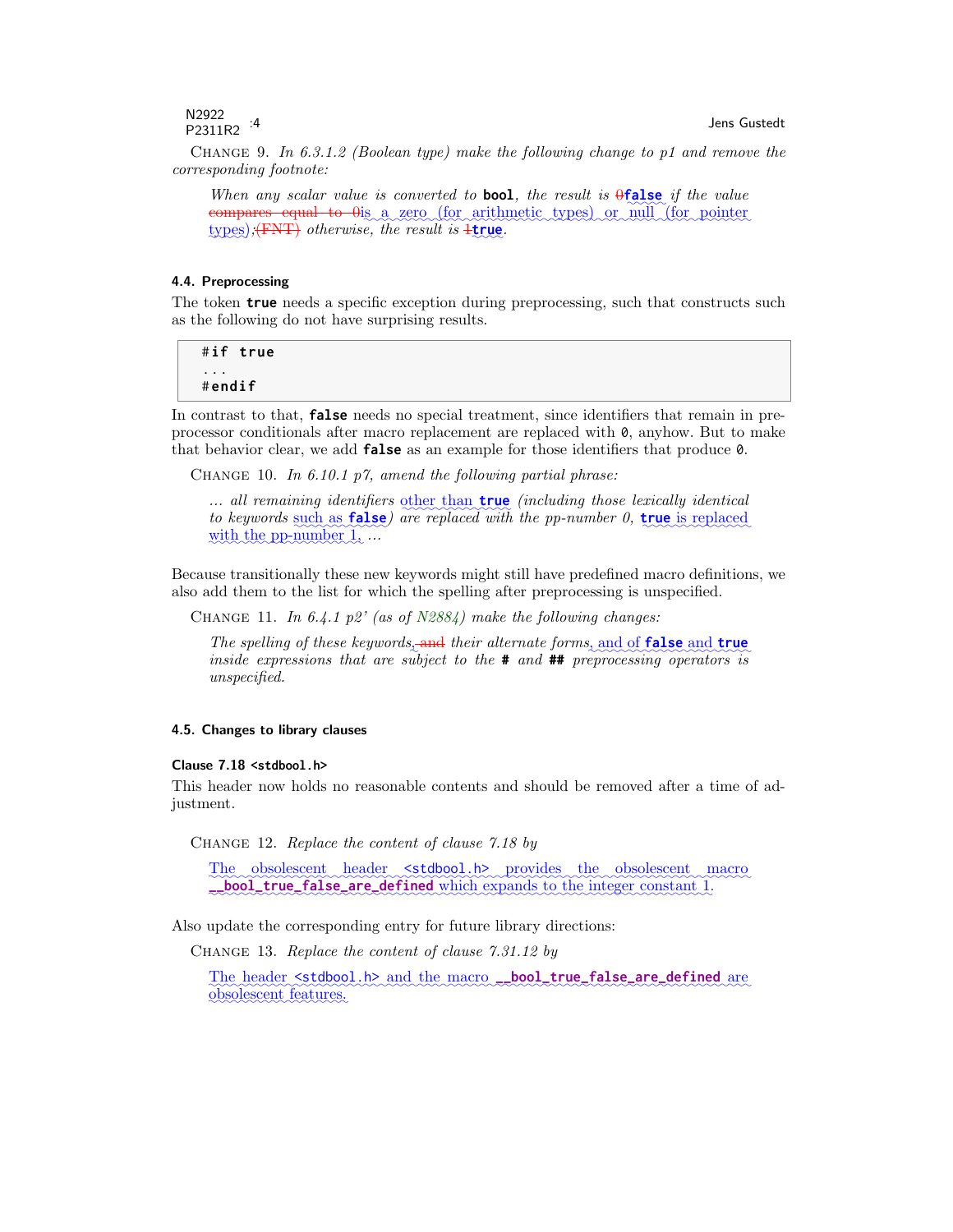Make false and true first-class language features New York 19922

# P2311R2 :5

#### Clause 7.26 **<threads.h>**

This header has several functions or macros that return **bool** values.

Change 14. In 7.17.5.1, 7.17.7.4 and 7.17.8.1 change the specification of return values to the keywords **false** and **true** where appropriate.

#### 4.6. Integer promotions

Since the beginning, there has been an inconsistency in C that on some special architectures the **bool** type is promoted to **unsigned int** instead of **int**, whereas **bool** bit-fields of width 1 and the symbolic constants **false** and **true** are always promoted to **int**. This is the case for architectures where the types **bool**, **unsigned char** and **unsigned short** not only have the same size as **int** but also the same width. On these architectures the representation of a **bool** object could be manipulated to represent a value as large as **UINT\_MAX**.

As proposed up to now, this paper maintains this status quo. Nevertheless we find it interesting to change this situation and to make a normative change for those rare architectures. This would indeed remove an incompatibility with C++.

CHANGE 15 (OPTIONAL). In 6.3.1.1 p2 change the following sentence:

If an **int** can represent all values of the original type (as restricted by the width, for a bit-field) or if the operand is one of the constants **false** or **true** it is **bool**, the value is converted to an **int**; otherwise, it is converted to an **unsigned int**. These are called the integer promotions.<sup>62)</sup>

## 4.7. Width of **bool**

Another possibility to force consistent behavior between phase 4 and later phases is to restrict the possible width of **bool**. If we do so, we don't need additional rules for promotion and may omit change 4. If WG14 wants to go in that direction, it would be good to make that change for C23, because it newly introduces the macros **BOOL\_WIDTH** and **BOOL\_MAX**. With the optional change as proposed here, both would be fixed to the value 1. Users can reasonably expect these to be stable over different versions of the C standard.

CHANGE 16 (OPTIONAL). Omit changes  $\lambda$  and 15 (promotion to **int**) from the applicable changes, change the final sentence of 6.2.6.2 p1 (Integer types)

The type **bool** shall have one value bit and **sizeof**(**bool**)\***CHAR\_BIT** - 1 padding bits. Otherwise, t<del>T</del>here need not be any padding bits; **unsigned char** shall not have any padding bits.

and add a footnote to the entry for **BOOL\_WIDTH** in 5.2.4.2.1 p1

FOOTNOTE) This value is exact.

#### 5. QUESTIONS FOR WG14

QUESTION 1. Does WG14 want to integrate the changes  $1 - 14$  as proposed in [N2922](http://www.open-std.org/jtc1/sc22/wg14/www/docs/n2922.pdf) into C23?

QUESTION 2. Does  $WGI4$  want to integrate the optional change 15 as proposed in [N2922](http://www.open-std.org/jtc1/sc22/wg14/www/docs/n2922.pdf) into C23?